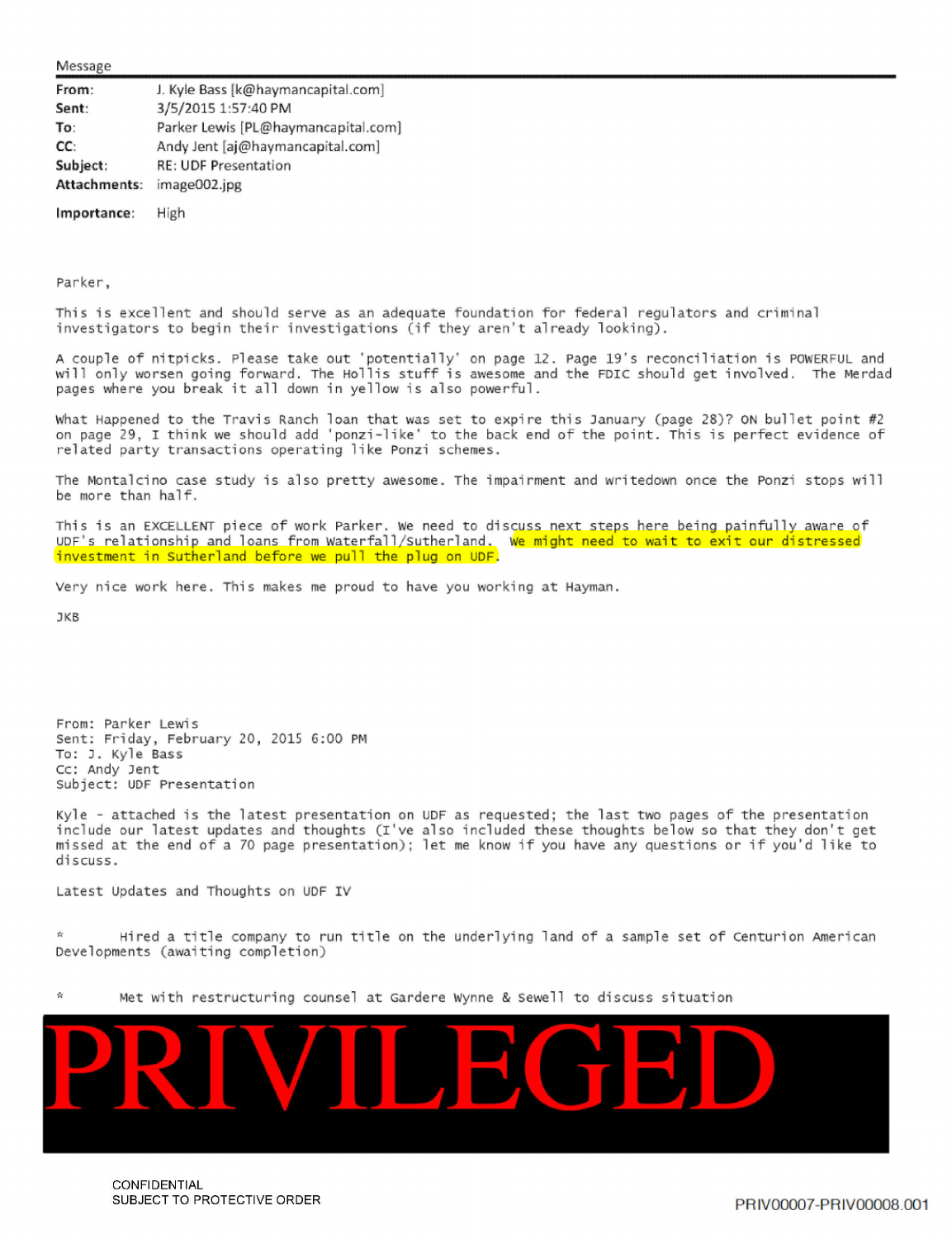Met with land brokers and learned of several additional developments and loans that have issues; learned various facts about certain developments that could not be gleaned from an appraisal or an appraiser (meeting with the land brokers is more helpful than getting a 'rubber-stamped' appraisal).

Land broker contacts have offered to meet again with Hayman (including Andy/Kyle or whoever else would like to join) to walk through the maps and the specific issues with the developments to address concerns about land valuations/collateral.

\* We are extremely confident that the value of the collateral is significantly less than the value of the notes; however, we believe that the regulators (SEC) will care more about the following fact patterns when deciding on whether to investigate than our view of the value of the land:

1) UDF IV does not disclose that affiliates own the Stoneleigh (Maple Wolf Stoneleigh) with Mehrdad Moayedi (its largest borrower)

2) UDF IV bought a participation interest from UDF III and disclosed this but UDF IV does not disclose that UDF III no longer owns any portion of the note (this fact is disclosed in UDF III's financials); additionally, the fact that the loan had been extended three times is not disclosed in UDF IV's and the nature of the collateral and the fact that there is a senior loan ahead of the UDF IV is much better described in UDF III's SEC filings.

3) Separately, UDF IV bought a participation interest in a UDF III loan that UDF III originated to another UDF entity (UDF Northpointe); UDF IV's interest in the note has grown over time while UDF III's interest has declined (moving in separate directions).

4) UDF IV loaned money to entity owned by UDF IV officers and directors; regulators will be interested in how this decision was made, how independently the decision was made and who recused themselves from the *vote* (if it went to a vote).

5) Hollis Greenlaw is on the Dallas regional board of a bank that loans money to UDF IV

6) Despite disclosing that it will not participate in loans issued by affiliates nor will it loan directly to affiliates, UDF V has loaned to the same entity that UDF IV has loaned to on 1 occasion (a Moayedi entity) and has loaned to Moayedi on 2 occasions (2 out of first 3 loans issued by UDF V); UDF V does not disclose that UDF IV is a lender to the same party or related parties

7) General loan behavior - many loans issued to Moayedi just accrue larger and larger balances, do not generate any cash receipts and when the maturity date comes and passes, the loans are simply extended.

8) Taxable income is consistently higher than 'operating cash flow' due to the fact that a large portion of the taxable income is non-cash and actually PIK/accrued interest; while this appears to be clearly evident from the disclosure that a majority of the loans do not have any 'cash receipts' in 2014 (through September), UDF IV does not specifically disclose the PIK nature of the loans. The fact that taxable income is higher than operating cash flow and the fact that, as a REIT, UDF IV is required to distribute 90% of taxable income, create a timing mismatch between income and cash as well as between cash generated and distributions to shareholders

9) In many cases, loans are issued on raw land scheduled to be developed that are not income producing for several years and are negative carry yet accrue interest at 12-15%; in one instance, THREE years after the issuance of the 13% loan, there are only TWELVE homes constructed or under construction and the note matured in December 2014 (2nd lien, \$25mm); in another instance, almost THREE years after the issuance of 4 separate 13% loans, there is no development and the property is still raw land (2nd liens, \$26mm).

10) Distributes more cash to shareholders than it generates, only able to do so by raising new equity and debt

11) Realty Capital Securities (subsidiary of RCS Capital - RCAP) was the dealer-manager of UDF IV and is the dealer manager of UDF v; Nicholas Schorsch was the chairman of RCAP and ARCP; the SEC and FBI are investigating ARCP, due to reported accounting irregularities.

12) AR Capital is the co-sponsor/fund manager of UDF V with UDF Holdings; Nicholas Schorsch is the CEO of AR Capital and Edward M Weil is President and coo; Edward M Weil is also the CEO of RCAP.

13) UDF V is currently raising money from unsuspecting retail investors and likely perpetuating greater harm to investors of several funds.

[cid:image001.jpg@01C84251.44A3D170]

**CONFIDENTIAL**